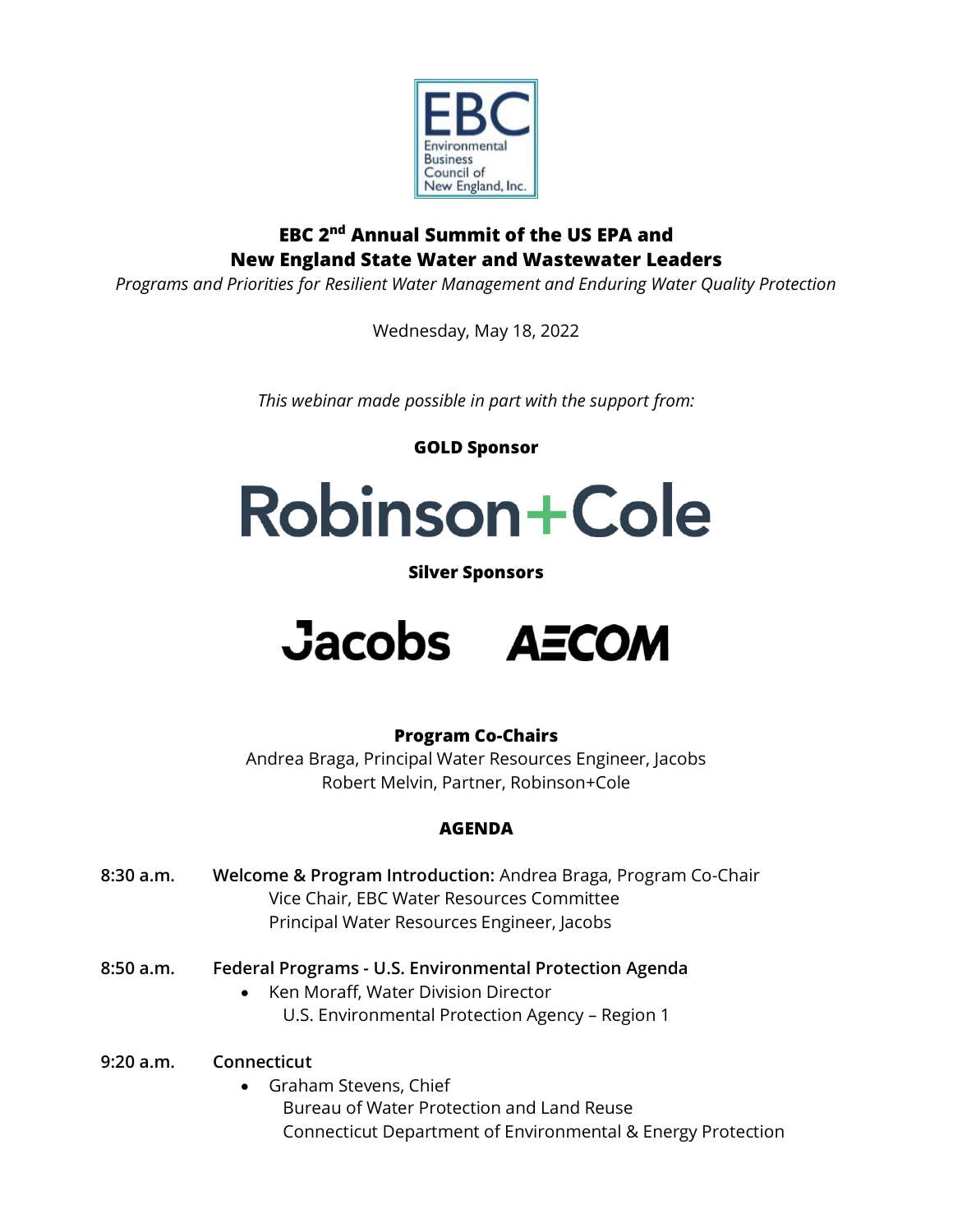- **9:40 a.m. Rhode Island**
	- Joseph Haberek, P.E., Administrator, Surface Water Protection Rhode Island Department of Environmental Management

#### **10:00 a.m. New Hampshire**

- Brandon Kernen, Administrator, New Hampshire Department of Environmental Services (NHDES) Drinking Water & Groundwater Bureau
- Tracy Wood, Administrator, Wastewater Engineering Bureau, NHDES
- **10:20 a.m. Networking Opportunity**
- **10:35 a.m. Break**

#### **10:40 a.m. Massachusetts**

- Kathleen Baskin, Assistant Commissioner Bureau of Water Resources Massachusetts Department of Environmental Protection
- **11:00 a.m. Vermont** 
	- Pete LaFlamme, Director, Watershed Management Division Vermont Department of Environmental Conservation

#### **11:20 a.m. Maine**

- Brian Kavanah, Director, Bureau of Water Quality Maine Department of Environmental Protection
- **11:40 a.m. Moderated Discussion**

**Moderator:** Robert Melvin, Program Co-Chair Partner, Robinson+Cole

### **Panel Members:**

- Kathleen Baskin (MA)
- Joseph Haberek (RI)
- Brian Kavanah (ME)
- Brandon Kernen, (NH)
- Peter LaFlamme (VT)
- Ken Moraff, US EPA
- Tracy Wood (NH)
- **12:30 p.m. Adjourn**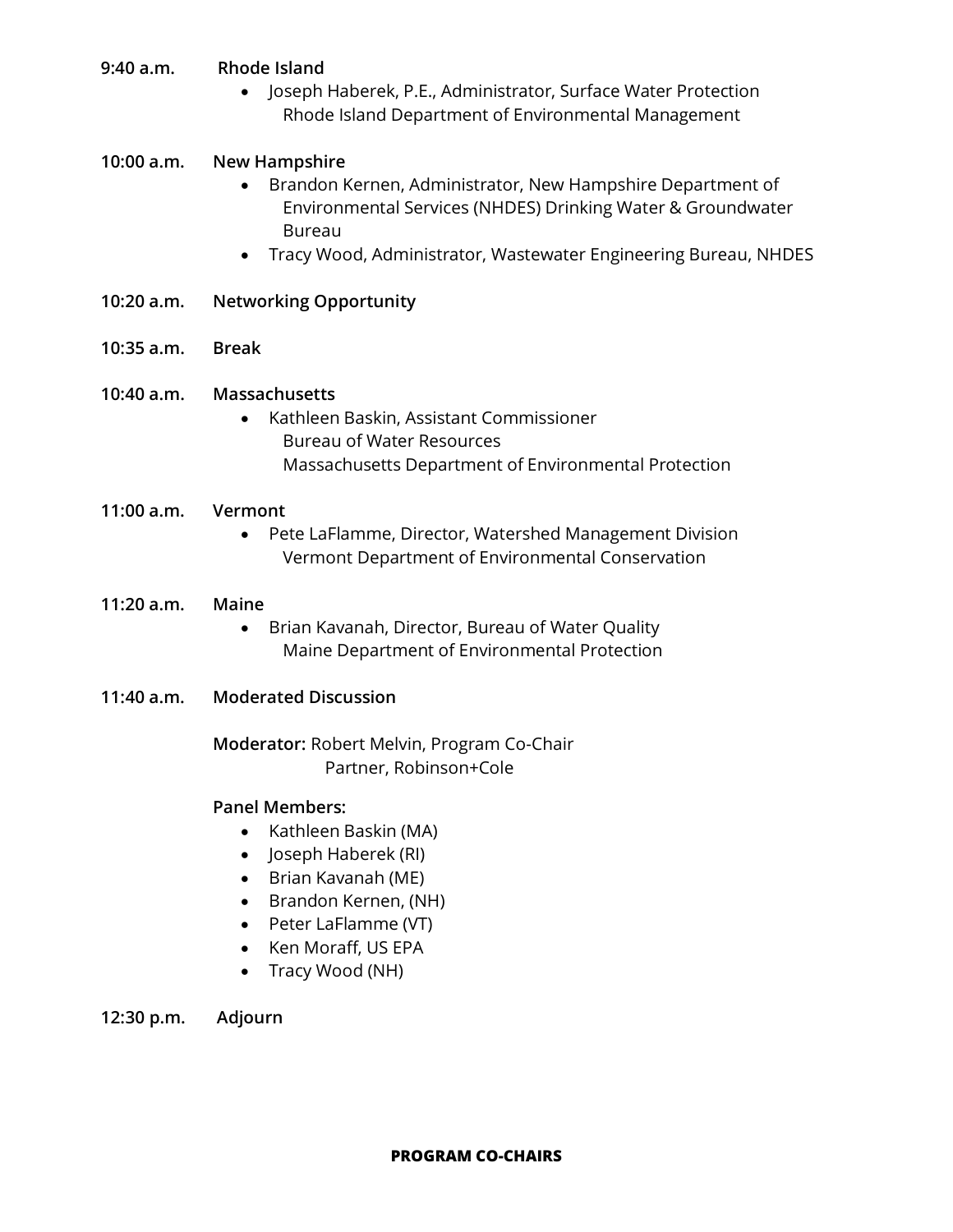**Andrea M. Braga,** PE, CPESC, Principal Engineer, Northeast Water Group Leader Jacobs 120 St. James Avenue, Suite 5, Boston, MA 02116 617-250-4926 | andrea.braga@jacobs.com

Andrea is a Principal water resources engineer with extensive experience leading projects of varying size, type, scope, and complexity. Her technical specialties include stormwater management system design, surface water hydrologic and hydraulic modeling, and National Pollutant Discharge Elimination System (NPDES) compliance. Andrea has considerable experience in low impact development and green stormwater infrastructure planning, design, permitting, construction oversight, monitoring, and maintenance.

Andrea has presented on water resources and stormwater-related topics at over 30 conferences and workshops nationwide, including the NEIWPCC Annual NPS Conference, IECA's Environmental Connection Conference, EWRI International Low Impact Development Conference, and NEWEA Annual Conference. She is also a technical peer reviewer for the Journal of Irrigation and Drainage and the Journal of Environmental Engineering.

Andrea is a Registered Professional Engineer in MA, NY, and RI, a Certified Professional in Erosion and Sediment Control and a Certified Municipal Vulnerability Preparedness Provider.

#### **Robert Melvin,** Partner

Robinson+Cole 280 Trumbull Street, Hartford, CT 06103 860-275-8251 | rmelvin@rc.com

Bob Melvin has over 20 years of experience counseling clients on wastewater and stormwater discharge permitting, water supply, wastewater reuse, brownfields, sustainability, environmental, health, and safety compliance strategies and enforcement defense, emergency response efforts, site remediation, and siting and permitting of development projects. He also represents companies and organizations in related real estate and corporate transactions, and in proceedings before agencies and courts. A wide range of clients benefit from his services, including municipalities, water and wastewater utilities, educational institutions, and aerospace, metal finishing and other manufacturers. Bob cochairs Robinson+Cole's interdisciplinary Sustainability Group in addition to his leadership within the firm's Environmental, Energy + Telecommunications Group.

#### **SPEAKERS**

**Kathleen Baskin,** Assistant Commissioner Bureau of Water Resources Massachusetts Department of Environmental Protection One Winter Street, Boston, MA 617-292-5792 | kathleen.baskin@mass.gov

Kathy is Assistant Commissioner for MassDEP's Bureau of Water Resources, overseeing the programs in Wastewater, Wetlands, Water Quality Certification, Drinking Water, Watershed Planning, Water Management, and State Revolving Funds. She has dedicated her career to water resource protection, splitting it between the public, private and non-profit sectors. Kathy previously worked as Director of Water Policy for the Executive Office of Energy and Environmental Affairs, where she served for 11 years. She has also worked on water resource issues as an advocate, for Charles River Watershed Association and as a consultant. She completed her undergraduate education at Tufts University,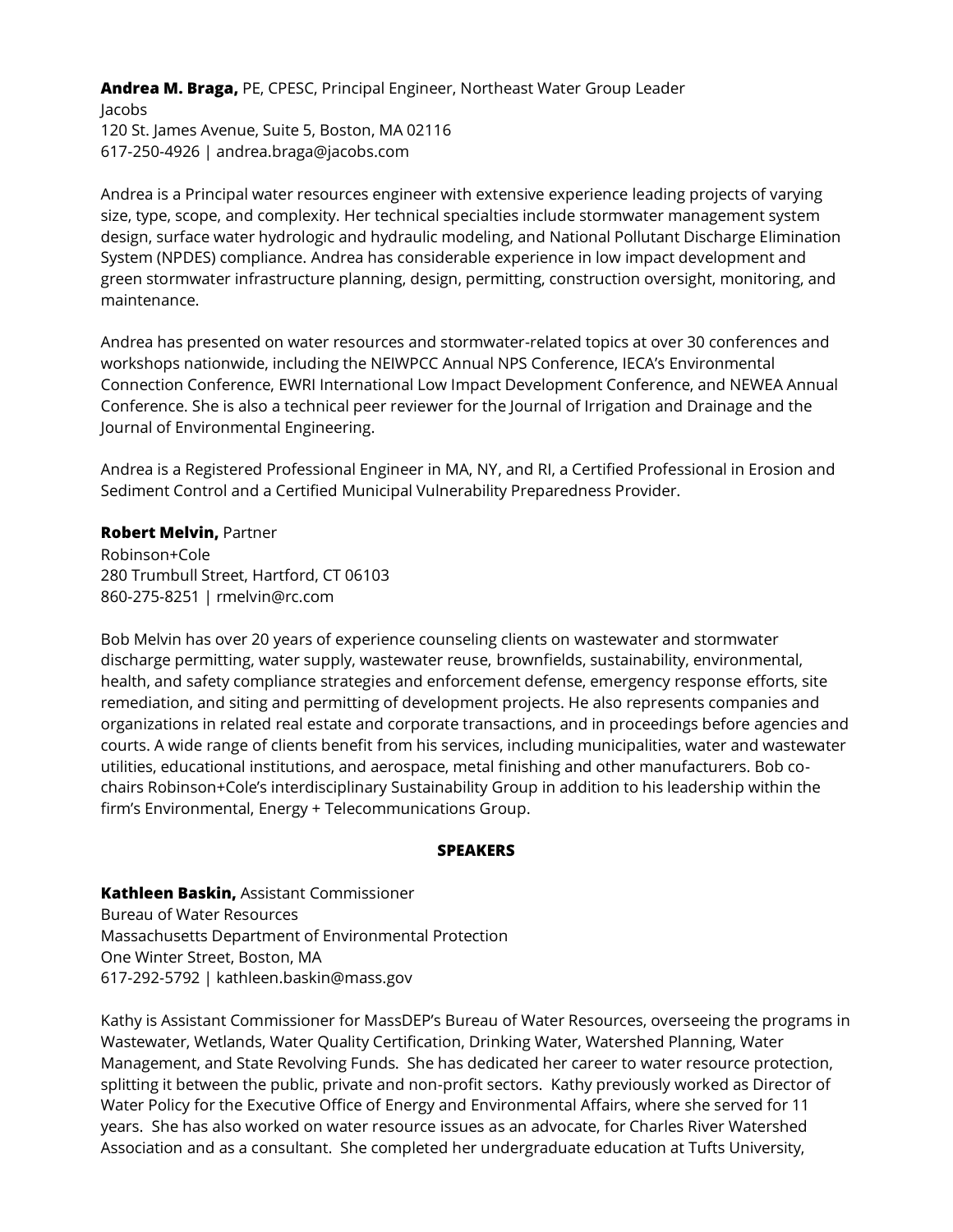where she also received a Master's degree in Environmental Engineering. In addition, she holds a Master's in Public Administration from the Harvard University Kennedy School of Government.

**Joseph Haberek,** P.E., Administrator, Surface Water Protection RI Department of Environmental Management 235 Promenade Street, Providence, RI 02908 401-222-4700 x 2777715 | Joseph.Haberek@dem.ri.gov

Mr. Haberek started his career in process engineering and facility environmental compliance for the plastics coating and textile industries for three years. He then joined RIDEM in 1997 in the Rhode Island Pollutant Discharge Elimination System (RIPDES) Program, working his way up to eventually become the supervisor of the RIPDES Program. In this position, he was responsible for permitting wastewater, municipal stormwater, and industrial stormwater discharges directly to surface water and for oversight of the Industrial Pretreatment Program for industrial discharges into sewer systems. Mr. Haberek was recently appointed Administrator of Surface Water Protection in the RIDEM's Office of Water Resources. In this role, he supervises the RIPDES, Operations and Maintenance, Wastewater Design, and Shellfishing Programs. Mr. Haberek has a Bachelor of Science degree in Chemical Engineering from the University of Rhode Island and is a registered Professional Engineer.

**Brian Kavanah,** Director, Bureau of Water Quality Maine Department of Environmental Protection Station 17, Augusta, ME 04333 207-530-0293 | brian.w.kavanah@maine.gov

Brian has worked in the field of environmental protection for 32 years, holding a variety of positions with the Maine Department of Environmental Protection and briefly with the U.S. Environmental Protection Agency in New York City.

Brian was appointed as the Director of the Bureau of Water Quality in April of 2019. He is responsible for all aspects of the water quality programs at Maine DEP.

Prior to his current position, Brian served for 18 years as the Director of the Division of Water Quality Management at the Maine DEP overseeing all regulatory and financial assistance programs for point source discharges. He held previous positions in the DEP in the Pollution Prevention, Toxics Use Reduction, Small Business Assistance, and Sludge and Residual Utilization Programs.

**Brandon Kernen,** P.G., Administrator, Drinking Water and Groundwater Bureau New Hampshire Department of Environmental Services 29 Hazen Drive, Concord, NH 03301 603-271-1168 | Brandon.M.Kernen@des.nh.gov

Brandon Kernen is the Administrator of the Drinking Water and Groundwater Bureau at the New Hampshire Department of Environmental Services. He has over 25 years of professional experience and a graduate degree in Civil and Environmental Engineering from Tufts University and an undergraduate degree in Hydrology and Water Resources from the University of Arizona. He is a licensed Professional Geologist.

**Pete LaFlamme,** Director, Watershed Management Division Vermont Department of Environmental Conservation One National Life Drive, Davis 3, Montpelier, VT 05620-3522 802-490-6190 | pete.laflamme@vermont.gov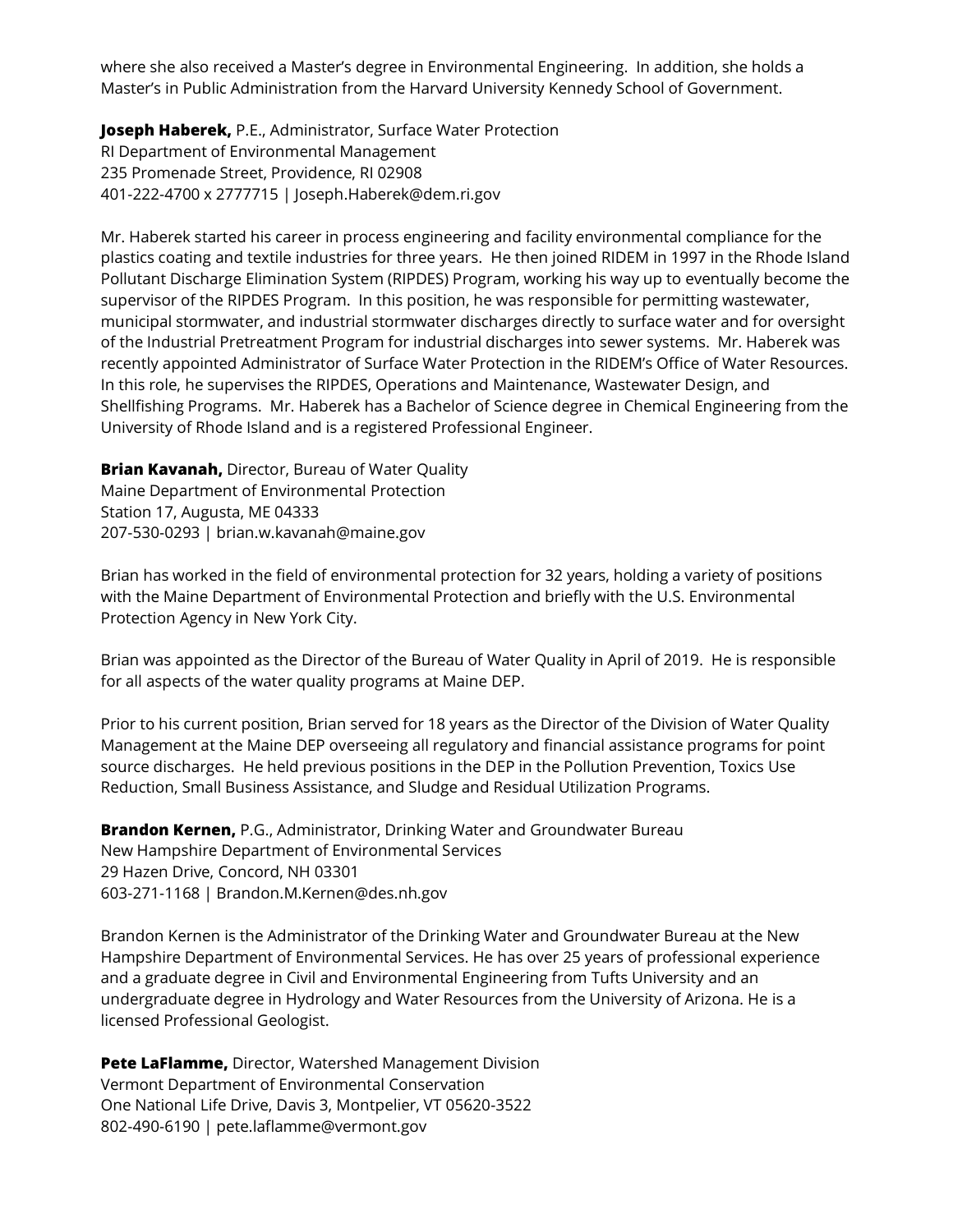Pete LaFlamme is Director of the Watershed Management Division at the Vermont Department of Environmental Conservation and has been serving in this role since 2007. The Division's mission is the comprehensive and integrated management of Vermont's surface water resources and includes three media-specific resource management and regulatory programs - Wetlands, Rivers, and Lakes, three federally delegated permitting programs - Stormwater, Wastewater, and CAFO, and a Monitoring and Assessment program which integrates watershed-scale and statewide water resource analyses.

Previously he was responsible for the creation, development, and management of Vermont's stormwater control program. During his career he has also specialized in surface water modeling and in general water resources systems analysis. He did his undergraduate studies in environmental science at the University of New England, and his graduate course work at the University of Vermont, specializing in the analysis and modeling of water resource systems.

**Ken Moraff,** Water Division Director U.S. Environmental Protection Agency – Region 1 5 Post Office Square, Boston, MA 02109 617-918-1502 | moraff.ken@epa.gov

Ken Moraff is director of the Water Division at EPA's New England regional office, with responsibility for federal surface water and drinking water programs in the six New England states. He has led major environmental projects including the Boston Harbor and Charles River cleanups and has helped EPA develop innovative approaches to complex challenges including nutrient pollution and contaminated stormwater runoff. Ken previously served as manager of EPA-New England's enforcement program, where he developed strategies which integrated enforcement and compliance assistance to improve industry's environmental performance. He began his EPA career as an enforcement attorney and a special assistant to the Regional Administrator, and previously worked for the City of Cambridge, MA on affordable housing issues. He is a graduate of Cornell University and Harvard Law School.

**Graham Stevens,** Chief, Bureau of Water Protection and Land Reuse

CT Department of Environmental and Energy Protection 79 Elm Street, Hartford, CT 06106 860-424-2392 | Graham.Stevens@ct.gov

Mr. Stevens is the Chief of the Bureau of Water Protection and Land Reuse, a role he has served in since 2019. The Bureau works to protect and restore Connecticut's freshwaters and coastal resources from the effects of chemical releases, development, and climate change by issuing permits and enforcing water quality regulations, cleaning up contaminated sites, managing risks of floods and droughts, partnering with EPA and New York to restore the Long Island Sound, and monitoring waters to ensure progress. In addition, the Bureau regulates dams and manages agency-owned dams and flood control structures across the state. Graham also serves as the agency's representative to Connecticut's interagency Water Planning Council charged with implanting the State Water Plan. Over his twenty two year career with the agency, he has served in multiple roles, including managing Connecticut's open space program, serving as Chief of Staff to Commissioners Amey Marrella and Gina McCarthy, and serving as Connecticut's first Brownfields Coordinator. Mr. Stevens completed his undergraduate degree at Clark University and received a Master's degree in Water Resources from the University of Connecticut.

**Tracy Wood,** Administrator, Wastewater Engineering Bureau New Hampshire Department of Environmental Services 29 Hazen Drive, Concord, NH 03301 603-271-2001 | Tracy.L.Wood@des.nh.gov